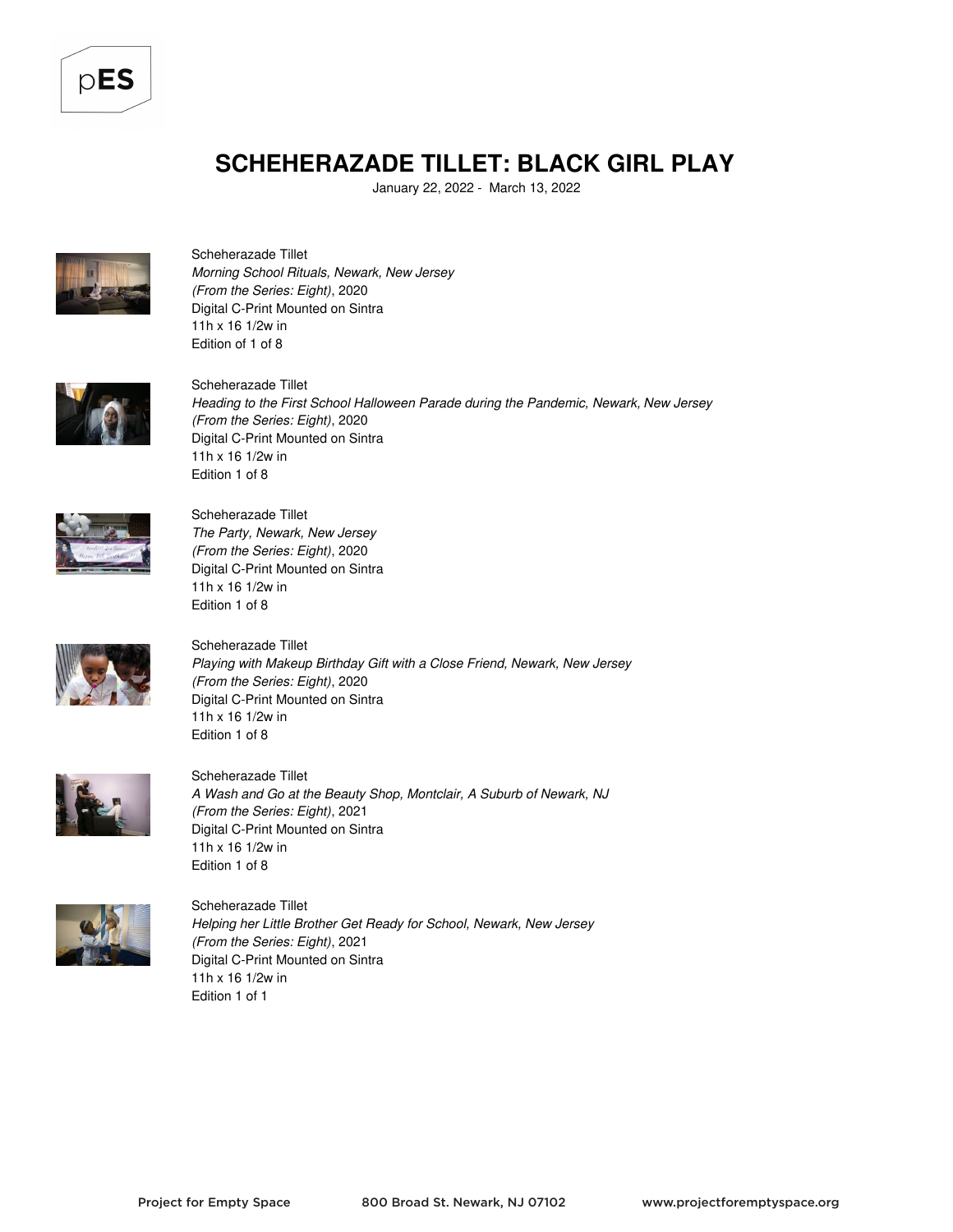



Scheherazade Tillet *Jermiah Paying the Prom Vendors, Chicago, Illinois (From the Series: Prom Send-Off)*, 2019 Digital C-Print Mounted on Sintra 16h x 24 1/2w in Edition 1 of 12



Scheherazade Tillet *Asia's Big Reveal for Her Little Cousins, Chicago, Illinois (From the Series: Prom Send-Off)*, 2017 Digital C-Print Mounted on Sintra 16h x 24 1/2w in Edition 1 of 12



Scheherazade Tillet *Jermiah Getting Ready in the Room with her Fans, Chicago, Illinois (From the Series: Prom Send-Off)*, 2019 Digital C-Print Mounted on Sintra 16h x 24 1/2w in Edition 1 of 12



Scheherazade Tillet

*Mother, Grandmother, and Daughter, Chicago, Illinois (From the Series: Prom Send-Off)*, 2019 Digital C-Print Mounted on Sintra 16h x 24 1/2w in Edition 1 of 12



Scheherazade Tillet *The Coronation of Danielle, Chicago, Illinois (From the Series: Prom Send-Off)*, 2019 Digital C-Print Mounted on Sintra 16h x 24 1/2w in Edition 1 of 12



Scheherazade Tillet *Nya with her Aunt and Hairdresser Getting a Sew at Home, Chicago, Illinois (From the Series: Prom Send-Off)*, 2019 Digital C-Print Mounted on Sintra 16h x 24 1/2w in Edition 1 of 12



Scheherazade Tillet *Nya Beauty at Parlor on Southside, Chicago, Illinois (From the Series: Prom Send-Off)*, 2019 Digital C-Print Mounted on Sintra 16h x 24 1/2w in Edition 1 of 12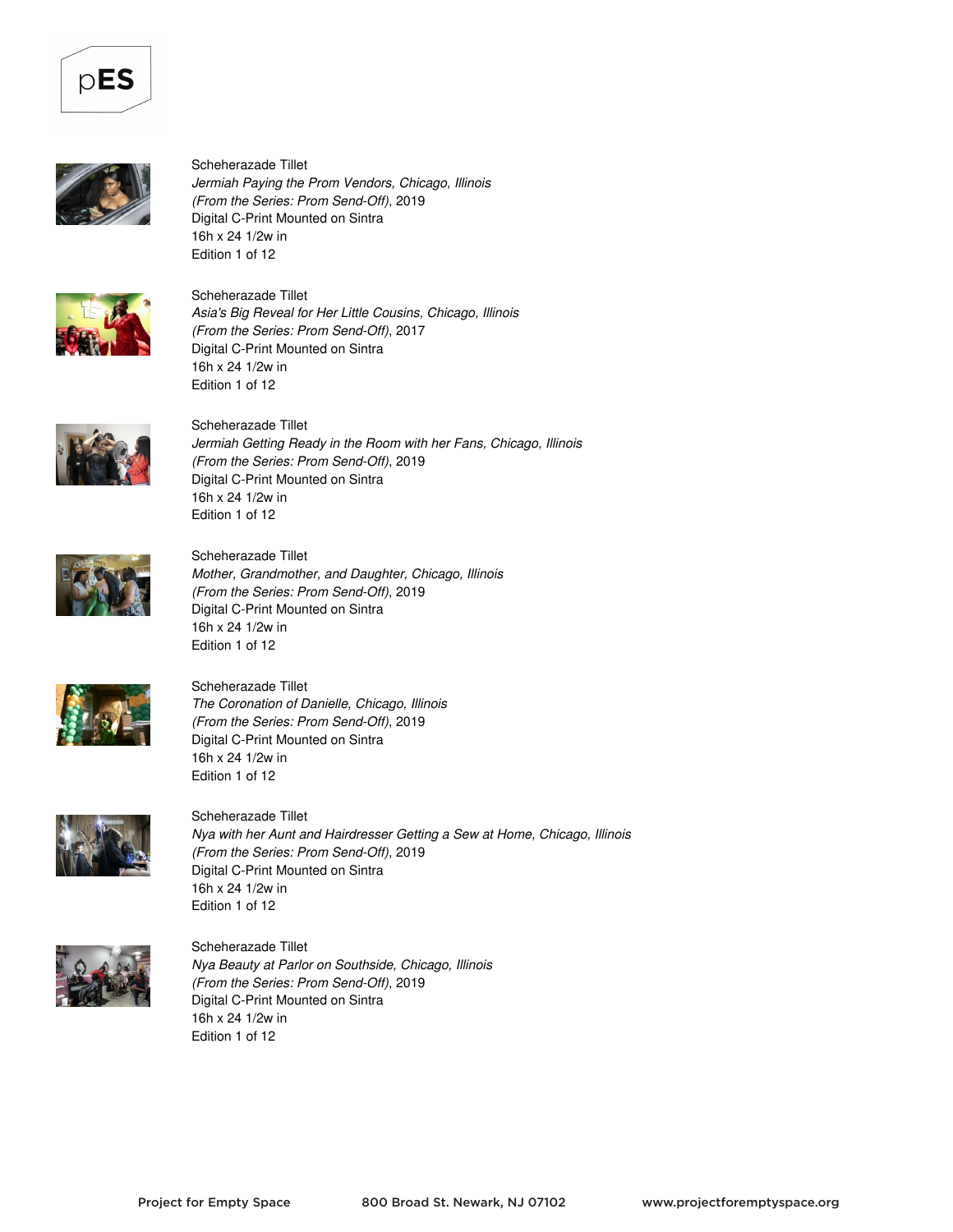



Scheherazade Tillet *Naya's First Big Reveal in her Prom Dress, Chicago, Illinois (From the Series: Prom Send-Off)*, 2019 Digital C-Print Mounted on Sintra 16h x 24 1/2w in Edition 1 of 12



Scheherazade Tillet *Queen of the Band, Junior's Competition, Port of Spain, Trinidad and Tobago (From the Series: Kiddies Carnival)*, 2020 Digital C-Print Mounted on Sintra 20h x 30 1/2w in Edition 1 of 8



Scheherazade Tillet *Playing Mas on the Savannah Stage, Trinidad and Tobago (From the Series: Kiddies Carnival)*, 2020 Digital C-Print Mounted on Sintra 20h x 30 1/2w in Edition 1 of 12



Scheherazade Tillet *Playing Mas on the Savannah Stage, Port of Spain, Trinidad and Tobago (From the Series: Kiddies Carnival)*, 2020 Digital C-Print Mounted on Sintra 20h x 30 1/2w in Edition 1 of 12



Scheherazade Tillet

*Playing Mas on the Savannah Stage, Port of Spain, Trinidad and Tobago (From the Series: Kiddies Carnival)*, 2020 Digital C-Print Mounted on Sintra 20h x 30 1/2w in Edition 1 of 12



Scheherazade Tillet *A Young Masquerader in the Streets Downtown, Port of Spain, Trinidad and Tobago (From the Series: Kiddies Carnival)*, 2020 Digital C-Print Mounted on Sintra 20h x 30 1/2w in Edition 1 of 12